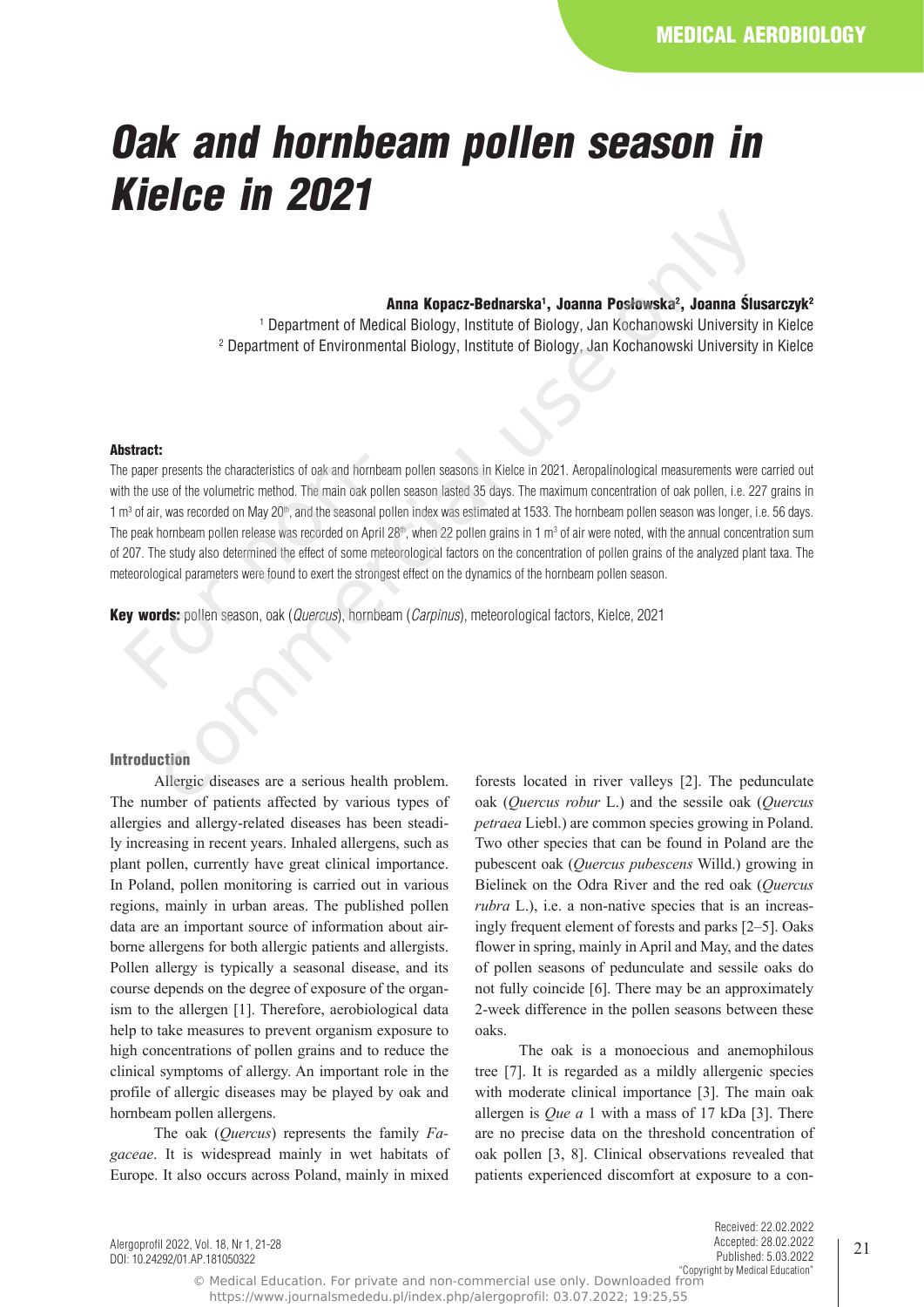centration of approx. 80 grains in  $1 \text{ m}^3$  of air  $[3, 8, 9]$ . The first clinical symptoms in oak pollen sensitive patients are observed after exposure of the organism to a pollen concentration equal to or exceeding the value of 16 grains in  $1 \text{ m}^3$  of air. In turn, the concentration of oak pollen grains exceeding 91 grains in 1 m<sup>3</sup> of air is considered the threshold value inducing clinical symptoms in most patients [10]. These data have also been confirmed in the most recent publications [5, 7].

The hornbeam (*Carpinus* L.) is native to the temperate climate. There are two species of hornbeam in Europe: the common hornbeam (*Carpinus betulus* L.) and the eastern hornbeam (*Carpinus orientalis* Mill.) [11]. Only one species, i.e. the common hornbeam (*Carpinus betulus* L.), grows in Poland, mainly in lowland areas and higher mountain zones [12, 13]. The tree is part of mixed forests and forms oak-hornbeam stands together with oaks and limes. In parks and gardens, it is used in landscape plantings and as a complementary element in tree stands. In horticulture, the hornbeam is planted in hedges and tree lanes. The hornbeam is a monoecious tree with gonochorous flowers produced together with leaves. Its anemophilous flowers usually bloom in April and May [4, 15]. Together with hazel, the common hornbeam represents the family *Corylaceae* [16]. It is closely related to trees from the family *Betulacea* represented by birch and alder and to trees from the *Fagaceae* family represented by oak and beech. The homology of the structure of the antigenic proteins in their pollen is therefore high and there are cross-reactions between the members of these families [17–19]. Formation areas and inglier inculation 20.<br>
The tree is part of mixed forests and form<br>
am stands together with oaks and lim<br>
d gardens, it is used in landscape plan<br>
complementary element in tree stands.<br>
The stands are h

As reported in the literature, hornbeam pollen is moderately allergenic [11]. Its importance in allergology is attributed to the potential strong cross-reactivity with allergens of other plants, e.g. alder and birch, and with food allergens, e.g. apple, peach, nuts, almonds, tomatoes, celery, and carrots. The hornbeam pollen season generally coincides with the flowering of birch, which may increase allergic reactions [11]. The main allergen in hornbeam pollen is 17-kDa *Car b* 1 [12, 20]. As suggested by Gumowski et al. [21], hornbeam pollen is an underappreciated inhaled allergen. It is usually not included in allergy screening tests; however, simultaneous exposure of the organism to hornbeam and birch pollen may impede recognition of clinical symptoms caused by hornbeam pollen allergens [21]. The literature data show that the threshold values of hornbeam pollen concentrations inducing clinical symptoms are the same as for oak allergens  $( \geq 16 \text{ and } \geq 91 \text{ in } \text{m}^3 \text{ of } \text{air})$  [10, 11].

Aim

The aim of this study was to assess the dynamics of oak and hornbeam pollen seasons in Kielce in 2021. The study also determined the impact of some meteorological factors on the concentration of pollen grains produced by the analyzed plant taxa.

#### Material and methods

The study was carried out in Kielce, i.e. a city located in the Świętokrzyskie Mts region. The volumetric method with the use of a VPPS 2000 device (Lanzoni) was employed for measurements of the concentration of pollen grains. The apparatus was placed 18 m above ground level on the terrace of the building of the Institute of Biology, Jan Kochanowski University in Kielce. The device worked in a 7-day continuous cycle. The pollen collecting tape was changed once a week. The pollen grains were stained with alkaline fuchsin. The microscope slides were analyzed using a Nikon optical microscope  $(\times 300)$ . The concentration of the pollen grains was expressed in  $1 \text{ m}^3$  of air (P/m<sup>3</sup> ). The following parameters were determined in the study: the length of the total pollen season, the length of the main pollen season, the total daily pollen grain concentrations during the season (SPI), the peak pollen concentration, and the dates of maximum pollen concentrations. The number of days with concentrations exceeding the plant species-specific threshold was calculated based on literature data [10]. The length of the main pollen season was determined with the 98% method, where days with 1% and 99% of the annual pollen sum were regarded as the onset and end of the season, respectively [22]. The plant pollen seasons were analyzed relative to the following meteorological factors: maximum temperature  $(T_{\text{max}}$  [°C]), minimum temperature ( $T_{min}$  [°C]), mean temperature ( $T_{mean}$  [°C]), mean wind speed (wind speed [m/s]), and daily insolation (insolation, [%]). The meteorological data were provided by the Institute of Meteorology and Water Management of the National Research Institute for the Kielce-Suków station [23]. The effect of meteorological factors on the concentration of pollen grains was assessed using the non-parametric Spearman correlation (STATISTICA 10.0, Statsoft, Poland). The level of p < 0.05 was assumed as statistically significant. xims in 1 m<sup>3</sup> of air. In turn, the concentration of meteorological factors on the concentration of<br>net pains in comparison 1 m<sup>3</sup> of air is grains produced by the analyzed plant taxa.<br>The the thereshold value inducing cl

### Results and discussion

The characteristics of the pollen seasons of oak and hornbeam in Kielce in 2021 are shown in table 1. The relationships between the meteorological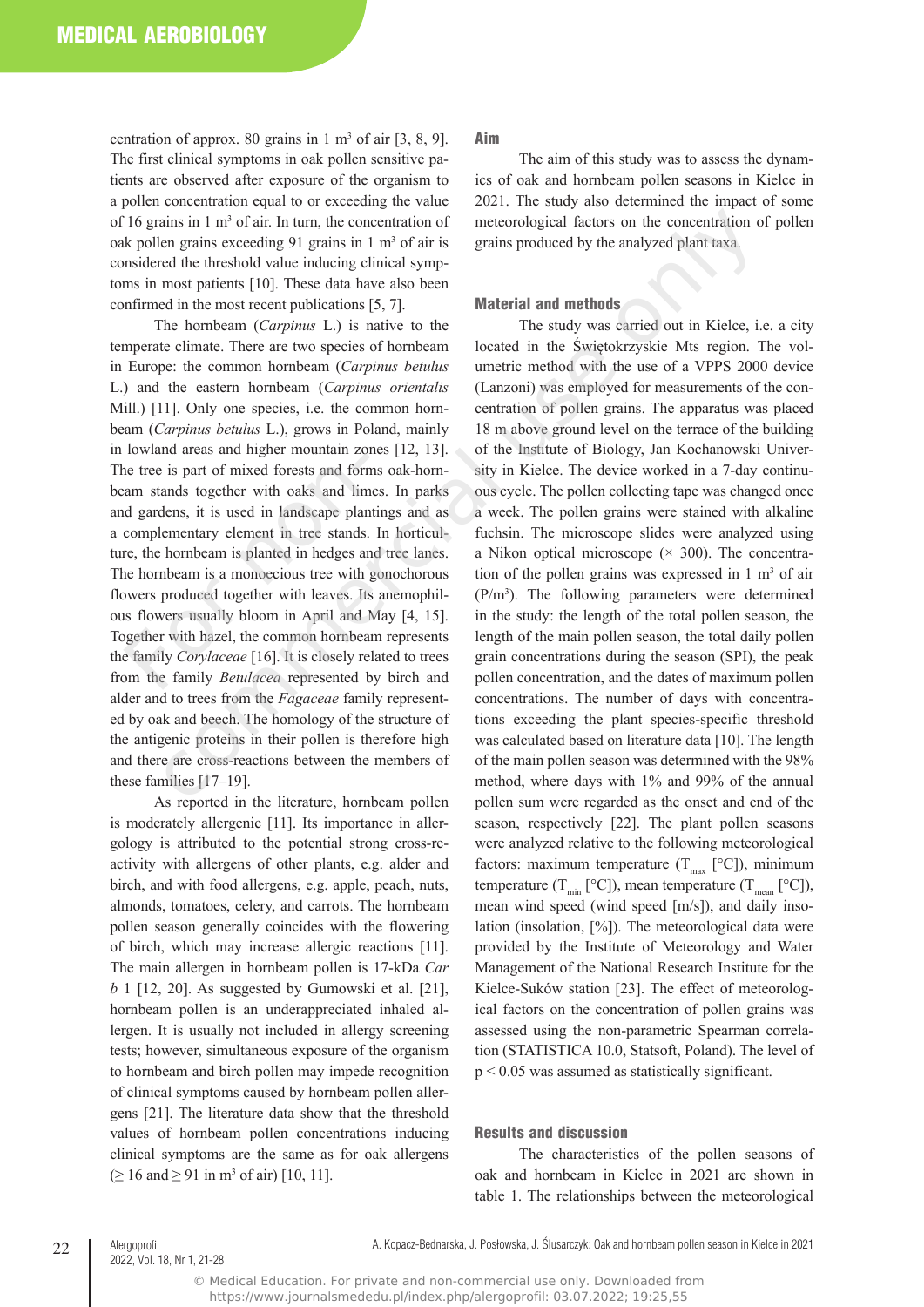factors and the total and main oak and hornbeam pollen seasons are presented in table 3. Figures 1A, B and 2A, B show the dynamics of pollen release by the plant taxa relative to the meteorological conditions described in table 2.

recorded on only 3 days (tab. 1, fig. 1A, B). The presence of the last oak pollen grains in Kielce bioaerosol was detected on June  $12<sup>th</sup>$  (fig. 1A, B). The oak pollen release is highly variable. Even during one season, the intensity of pollen release by this plant differs between the different regions of Poland. As shown by literature data, the main oak pollen season in Kielce in 2021 was delayed in comparison with the seasons in 2019 and 2020 in other Polish cities. The length of the pollen season was comparable [2, 5]. It is possible that the lower temperatures in the early spring may have contributed to the later onset of the oak pollen season. Literature data show that oak pollen is released abundantly, and the peak pollen season occurs immediately after the appearance of the first pollen grains in the air [4].

**Table 1.** *Characteristics of oak and hornbeam pollen seasons in Kielce in 2021.*

| <b>Taxon</b>                                                                                                                       | <b>Duration of pollen season</b> |                   | Peak<br>value       | Peak date<br>(day of | <b>Seasonal</b><br>pollen | <b>Number of days with concentration</b><br>above threshold |                            |  |
|------------------------------------------------------------------------------------------------------------------------------------|----------------------------------|-------------------|---------------------|----------------------|---------------------------|-------------------------------------------------------------|----------------------------|--|
|                                                                                                                                    | Start (day of year)              | End (day of year) | [P/m <sup>3</sup> ] | year)                | index (SPI)               | $\geq$ 16 P/m <sup>3</sup>                                  | $\geq$ 91 P/m <sup>3</sup> |  |
| Oak (Quercus)                                                                                                                      | 4.05(124)                        | 7.06(158)         | 227                 | 20.05 (140)          | 1533                      | 25                                                          | 3                          |  |
| Hornbeam (Carpinus)                                                                                                                | 10.04(100)                       | 4.06(155)         | 22                  | 28.04 (118)          | 207                       | 3                                                           | 0                          |  |
| Table 2. Characteristics of meteorological factors during the total and main oak and hornbeam pollen seasons<br>in Kielce in 2021. |                                  |                   |                     |                      |                           |                                                             |                            |  |

**Table 2.** *Characteristics of meteorological factors during the total and main oak and hornbeam pollen seasons in Kielce in 2021.* 

| table 2.                                                                                                                  |                     |                                                                                                              |            | intensity of pollen release by this plant differs between                                                             |                                                                                                                  |                      |                                     |                                |                                                      |                |                                                           |  |
|---------------------------------------------------------------------------------------------------------------------------|---------------------|--------------------------------------------------------------------------------------------------------------|------------|-----------------------------------------------------------------------------------------------------------------------|------------------------------------------------------------------------------------------------------------------|----------------------|-------------------------------------|--------------------------------|------------------------------------------------------|----------------|-----------------------------------------------------------|--|
| In 2021, the first oak pollen grains in the air of                                                                        |                     |                                                                                                              |            |                                                                                                                       | the different regions of Poland. As shown by literature                                                          |                      |                                     |                                |                                                      |                |                                                           |  |
| Kielce were recorded on April 29 <sup>th</sup> . The main pollen                                                          |                     |                                                                                                              |            |                                                                                                                       | data, the main oak pollen season in Kielce in 2021 was                                                           |                      |                                     |                                |                                                      |                |                                                           |  |
| season, determined with the 98% method, began on                                                                          |                     |                                                                                                              |            |                                                                                                                       | delayed in comparison with the seasons in 2019 and                                                               |                      |                                     |                                |                                                      |                |                                                           |  |
| May 4 <sup>th</sup> and ended on June 7 <sup>th</sup> . The seasonal pollen                                               |                     |                                                                                                              |            |                                                                                                                       | 2020 in other Polish cities. The length of the pollen                                                            |                      |                                     |                                |                                                      |                |                                                           |  |
| index (SPI) was estimated at 1533, and the maximum                                                                        |                     |                                                                                                              |            |                                                                                                                       | season was comparable $[2, 5]$ . It is possible that the<br>lower temperatures in the early spring may have con- |                      |                                     |                                |                                                      |                |                                                           |  |
| concentration of oak pollen (227 P/m <sup>3</sup> of air) was re-                                                         |                     |                                                                                                              |            |                                                                                                                       |                                                                                                                  |                      |                                     |                                |                                                      |                |                                                           |  |
| corded on May 20 <sup>th</sup> . During the total pollen season,<br>there were 25 days with pollen concentrations exceed- |                     |                                                                                                              |            | tributed to the later onset of the oak pollen season. Lit-<br>erature data show that oak pollen is released abundant- |                                                                                                                  |                      |                                     |                                |                                                      |                |                                                           |  |
|                                                                                                                           |                     | ing the first threshold value of 16 P/m <sup>3</sup> , and pollen                                            |            |                                                                                                                       |                                                                                                                  |                      |                                     |                                |                                                      |                | ly, and the peak pollen season occurs immediately after   |  |
|                                                                                                                           |                     | grain concentrations exceeding 91 P/m <sup>3</sup> of air were                                               |            |                                                                                                                       |                                                                                                                  |                      |                                     |                                |                                                      |                | the appearance of the first pollen grains in the air [4]. |  |
|                                                                                                                           |                     |                                                                                                              |            |                                                                                                                       |                                                                                                                  |                      |                                     |                                |                                                      |                |                                                           |  |
|                                                                                                                           |                     |                                                                                                              |            |                                                                                                                       |                                                                                                                  |                      |                                     |                                |                                                      |                |                                                           |  |
|                                                                                                                           |                     | Table 1. Characteristics of oak and hornbeam pollen seasons in Kielce in 2021.                               |            |                                                                                                                       |                                                                                                                  |                      |                                     |                                |                                                      |                |                                                           |  |
| <b>Taxon</b>                                                                                                              |                     | <b>Duration of pollen season</b>                                                                             |            |                                                                                                                       | Peak<br>value                                                                                                    | Peak date<br>(day of | <b>Seasonal</b>                     | pollen                         | Number of days with concentration<br>above threshold |                |                                                           |  |
|                                                                                                                           |                     | Start (day of year)<br>End (day of year)                                                                     |            |                                                                                                                       | [P/m <sup>3</sup> ]                                                                                              | year)                |                                     | index (SPI)                    | $\geq 16$ P/m <sup>3</sup>                           |                | $\geq$ 91 P/m <sup>3</sup>                                |  |
| Oak (Quercus)                                                                                                             |                     | 4.05 (124)                                                                                                   | 7.06(158)  |                                                                                                                       | 227                                                                                                              | 20.05 (140)          |                                     | 1533                           | 25                                                   |                | 3                                                         |  |
| Hornbeam (Carpinus)                                                                                                       |                     | 10.04 (100)                                                                                                  | 4.06 (155) |                                                                                                                       | 22                                                                                                               | 28.04 (118)          |                                     | 207                            | 3                                                    |                | 0                                                         |  |
|                                                                                                                           |                     |                                                                                                              |            |                                                                                                                       |                                                                                                                  |                      |                                     |                                |                                                      |                |                                                           |  |
| in Kielce in 2021.                                                                                                        |                     | Table 2. Characteristics of meteorological factors during the total and main oak and hornbeam pollen seasons |            |                                                                                                                       |                                                                                                                  |                      |                                     |                                |                                                      |                |                                                           |  |
| <b>Oak (Quercus)</b><br><b>Meteorological factors</b>                                                                     |                     |                                                                                                              |            |                                                                                                                       |                                                                                                                  | Hornbeam (Carpinus)  |                                     |                                |                                                      |                |                                                           |  |
|                                                                                                                           |                     | Total pollen season $(n = 45)$                                                                               |            |                                                                                                                       | Main pollen season $(n = 35)$                                                                                    |                      |                                     | Total pollen season $(n = 78)$ |                                                      |                | <i>Main pollen season</i> ( $n = 56$ )                    |  |
| $T_{\text{max}}$                                                                                                          | 27.2 (11.05)<br>max |                                                                                                              |            | 27.2 (11.05)<br>12.3 (7.05)<br>18.96                                                                                  |                                                                                                                  |                      | 27.2 (11.05)<br>3.0(14.04)<br>15.98 |                                | 27.2 (11.05)                                         |                |                                                           |  |
|                                                                                                                           | min                 | 8.3(3.05)<br>19.19                                                                                           |            |                                                                                                                       |                                                                                                                  |                      |                                     |                                | 3.0(14.04)<br>15.75                                  |                |                                                           |  |
|                                                                                                                           | mean                |                                                                                                              |            |                                                                                                                       |                                                                                                                  |                      |                                     |                                |                                                      |                |                                                           |  |
|                                                                                                                           | SD                  | 4.31                                                                                                         |            | 3.77                                                                                                                  |                                                                                                                  |                      | 5.97                                |                                | 5.34                                                 |                |                                                           |  |
| $T_{mean}$                                                                                                                | max                 | 20.1 (11.05)<br>5.2(3.05)                                                                                    |            | 20.1 (11.05)<br>7.0(8.05)                                                                                             |                                                                                                                  |                      | 20.1 (11.05)<br>$-1.1(7.04)$        |                                | 20.1 (11.05)                                         |                |                                                           |  |
|                                                                                                                           | min                 |                                                                                                              |            |                                                                                                                       |                                                                                                                  |                      |                                     |                                |                                                      | 0.9(14.04)     |                                                           |  |
|                                                                                                                           | mean                | 13.21                                                                                                        |            | 13.04                                                                                                                 |                                                                                                                  |                      | 9.97                                |                                |                                                      | 10.07          |                                                           |  |
|                                                                                                                           | <b>SD</b><br>3.55   |                                                                                                              | 3.11       |                                                                                                                       | 5.23                                                                                                             |                      |                                     | 4.35                           |                                                      |                |                                                           |  |
| $T_{min}$                                                                                                                 | max                 | 12.8(9.06)                                                                                                   |            | 12.6(5.06)                                                                                                            |                                                                                                                  |                      | 12.8 (9.06)                         |                                |                                                      | 11.3 (14.05)   |                                                           |  |
| min                                                                                                                       |                     | $-2.6(4.05)$                                                                                                 |            | $-2.6(4.05)$                                                                                                          |                                                                                                                  |                      | $-6.0(7.04)$                        |                                |                                                      | $-3.9(26.04)$  |                                                           |  |
|                                                                                                                           | mean                | 6.87                                                                                                         |            | 6.77                                                                                                                  |                                                                                                                  |                      | 4.12                                |                                |                                                      | 4.48           |                                                           |  |
|                                                                                                                           | SD                  | 3.41                                                                                                         |            | 3.53                                                                                                                  |                                                                                                                  |                      | 4.60                                |                                | 4.02                                                 |                |                                                           |  |
| Wind speed                                                                                                                | max                 | 5.1(2.05)                                                                                                    |            | 4.6 (11.05)                                                                                                           |                                                                                                                  | 5.1(2.05)            |                                     |                                | 5.1(2.05)                                            |                |                                                           |  |
|                                                                                                                           | min                 | 0.9(1.06)                                                                                                    |            | 0.9(1.06)                                                                                                             |                                                                                                                  |                      | 0.9(1.06)                           |                                | 0.9(1.06)                                            |                |                                                           |  |
|                                                                                                                           | mean                | 2.63                                                                                                         |            |                                                                                                                       |                                                                                                                  |                      |                                     |                                |                                                      |                |                                                           |  |
|                                                                                                                           |                     | 0.90                                                                                                         |            | 2.61                                                                                                                  |                                                                                                                  |                      | 2.59                                |                                |                                                      | 2.75           |                                                           |  |
|                                                                                                                           | SD                  |                                                                                                              |            | 0.88                                                                                                                  |                                                                                                                  |                      | 0.87                                |                                |                                                      | 0.86           |                                                           |  |
| Insolation                                                                                                                | max                 | 14.2 (9.05)                                                                                                  |            | 14.2 (9.05)                                                                                                           |                                                                                                                  |                      |                                     | 14.2 (9.05)                    |                                                      | 14.2 (9.05)    |                                                           |  |
|                                                                                                                           | min                 | $0(2 \text{ days})$                                                                                          |            | $0(2 \text{ days})$                                                                                                   |                                                                                                                  |                      |                                     | $0.0$ (7 days)                 |                                                      | $0.0$ (7 days) |                                                           |  |
|                                                                                                                           | mean<br>SD          | 7.41<br>4.20                                                                                                 |            | 7.53<br>4.06                                                                                                          |                                                                                                                  |                      | 6.57<br>4.27                        |                                |                                                      | 6.38<br>4.38   |                                                           |  |

*SD – standard deviation.*

A. Kopacz-Bednarska, J. Posłowska, J. Ślusarczyk: Oak and hornbeam pollen season in Kielce in 2021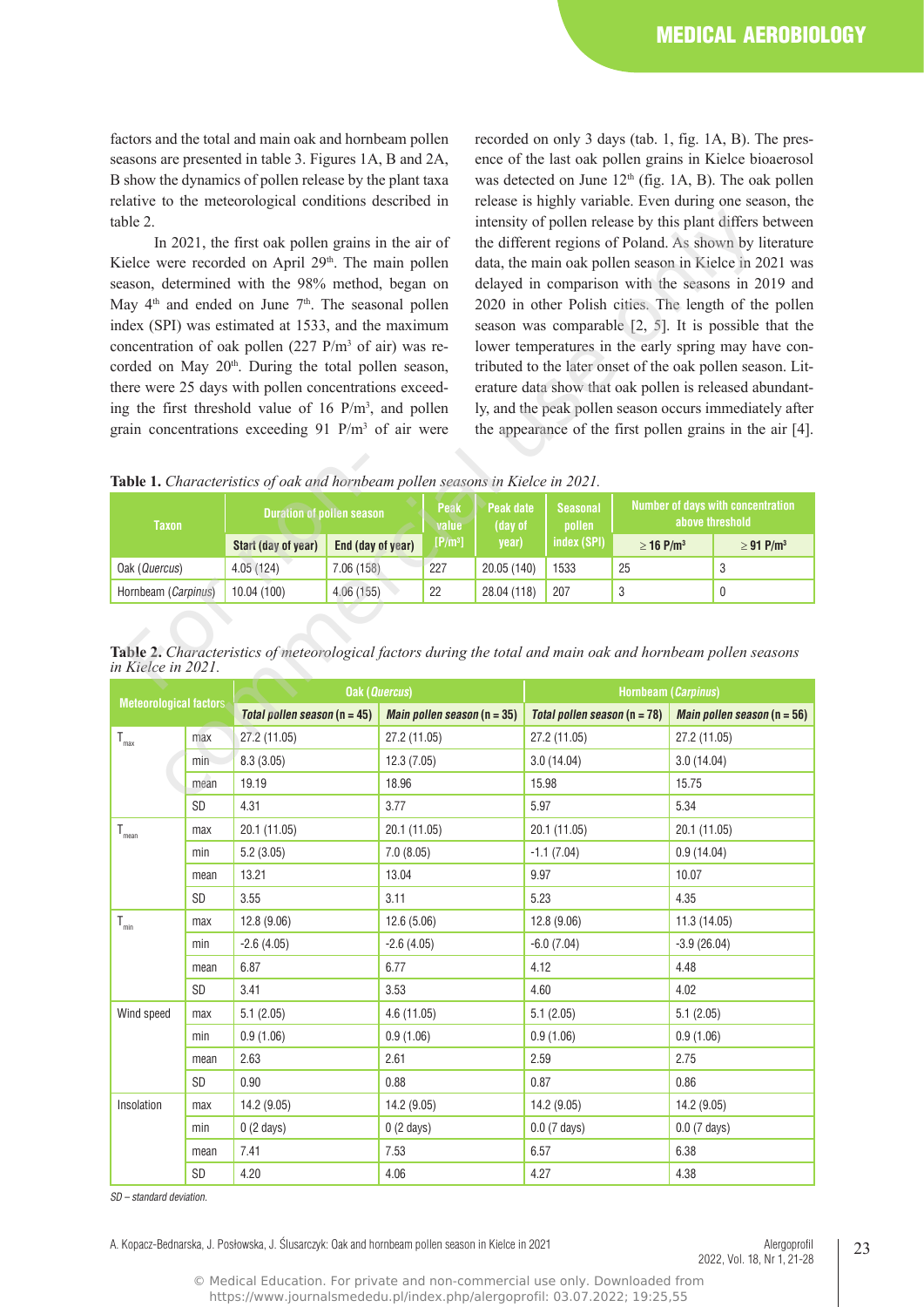The oak pollen season in Kielce in 2021 had a compact character. The aerobiological analysis revealed that there were only two days with the highest pollen concentrations (over 200  $P/m^3$ ) (fig. 1A, B). The oak and hornbeam pollen seasons overlapped.

The hornbeam pollen season was longer than in the case of oak (fig. 1A–2B). It started on the last decade of March and ended in the first half of June, as in the case of oak (fig. 2A, B). The main pollen season lasted 56 days, i.e. from April  $10^{th}$  to June  $4^{th}$ . The peak

hornbeam pollen season was observed on April 28<sup>th</sup>, when 22 pollen grains in  $1 \text{ m}^3$  of air were recorded, with the annual sum of 207. Literature data indicate that the hornbeam pollen season is typically short with variable amounts of pollen released into the atmosphere [11]. The study conducted in Kielce in 2021 showed that, although the annual sum and maximum concentrations of hornbeam pollen grains were not high, the pollen season of this plant was substantially longer than in other regions of Poland in previous years [11].

**Figure 1.** *Oak (Quercus) pollen count in Kielce in 2021 in relation to selected meteorological factors: maximum*   $(T_{\textit{max}})$ , minimum  $(T_{\textit{min}})$ , and mean temperature  $(T_{\textit{mean}})$  (A), insolation, and wind speed (B).





#### 24 | Alergoprofil 2022, Vol. 18, Nr 1, 21-28

A. Kopacz-Bednarska, J. Posłowska, J. Ślusarczyk: Oak and hornbeam pollen season in Kielce in 2021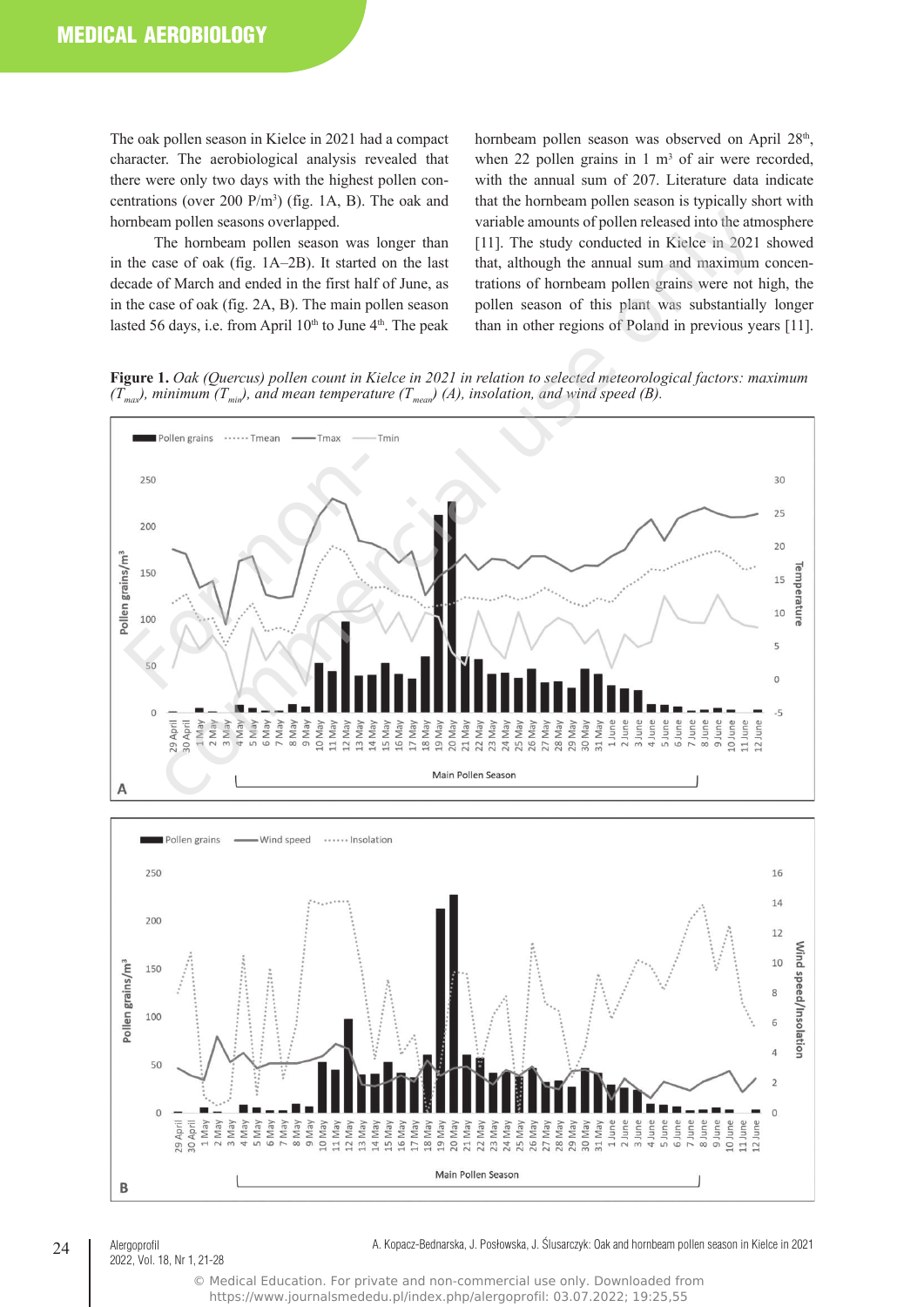

**Figure 2.** *Hornbeam (Carpinus) pollen count in Kielce in 2021 in relation to meteorological factors: maximum*   $(T_{\textit{max}})$ , minimum  $(T_{\textit{min}})$ , and mean temperature  $(T_{\textit{mean}})$  (A), insolation, and wind speed (B).



Moreover, the peak hornbeam pollen season in Kielce recorded on April 28<sup>th</sup> coincided with the maximum concentration of maple pollen grains [24]. During the entire hornbeam pollen season in Kielce, the threshold value of the concentration of pollen grains  $(16 \text{ P/m}^3)$ was exceeded on only 3 days. No values exceeding 91 P/m<sup>3</sup> were recorded during the study (tab. 1, fig. 2A, B), which may indicate a low risk of intensification of allergic symptoms in allergic subjects. The hornbeam pollen season exhibited high dynamics, with four

periods of more intense pollen release between the end of April and the end of May (fig. 2A, B).

As reported by Ianovici and Bîrsan [25], the concentration of airborne pollen grains may increase with increasing temperature. Hence, the impact of the maximum, minimum, and mean temperature on the oak and hornbeam pollen concentration in the air was analyzed in the present study. During the oak and hornbeam pollen seasons, the highest values of maximum temperature  $(T_{max})$  (27.2°C) and mean temperature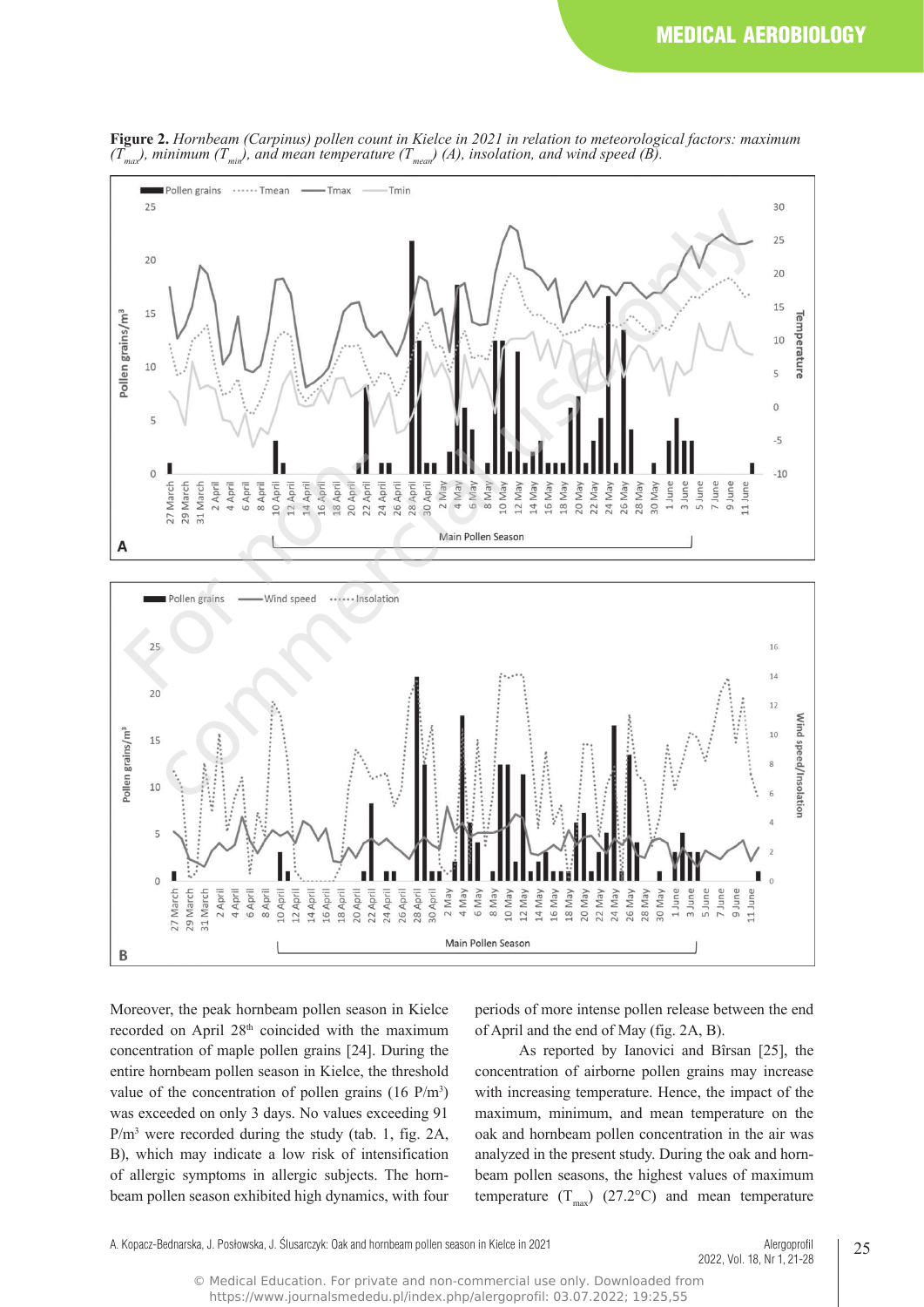$T_{\text{mean}}$  (20.1 °C) were recorded on May 11<sup>th</sup>. In turn, the highest value of the minimum air temperature  $(T_{min})$  $(12.8\degree C)$  was noted on June 9<sup>th</sup> during the total oak and hornbeam pollen seasons. The highest minimum temperature  $(T_{\min})$  (12.6°C) was recorded on June 5<sup>th</sup> during the main oak pollen season and on May 14th during the main hornbeam pollen season (11.3°C). The highest wind speed (5.1 m/s) was recorded on May 2<sup>nd</sup> during the total oak pollen season and the total and main hornbeam pollen seasons. The maximum wind value of 4.6 m/s was recorded on May  $11<sup>th</sup>$  during the main oak pollen season. The maximum insolation  $(14.2\%)$  was noted on May 9<sup>th</sup> during the total and main oak and hornbeam pollen seasons (tab. 2).

Literature data show a significant impact of meteorological factors on the intensity of plant pollen release [24–27]. The present study demonstrated that not all meteorological factors exerted a significant effect on the pollen seasons of the analyzed plant taxa. Despite the similar or the same values (especially the maximum values) of most of the meteorological parameters during the oak and hornbeam pollen seasons, the correlation coefficients exhibited large differences (tab. 3). The statistical analyses revealed that the condease [24–27]. The present study demotive all meteorological factors exerted a<br>fect on the pollen seasons of the analyze<br>fect on the pollen seasons of the analyze<br>espite the similar or the same values (e<br>aximum values) of

main hornbeam pollen season. The analyses showed no correlation between the hornbeam pollen concentration and the minimum air temperature in the total and main pollen seasons (tab. 3).

The length and date of the onset of the plant pollen season as well as the pollen season dynamics may depend on many factors. The impact of meteorological factors on the course of the pollen season in many plant species is indisputable as well. Majeed et al. [27] reported a significant influence of meteorological factors on the dynamics of plant pollen release. The air temperature, in particular the maximum and mean temperature, and insolation were the main meteorological variables exerting the greatest impact on the release or increase in pollen grain concentrations during the pollen season [27], which was also confirmed in our study. Currently, great importance is attached to research focused on determination of the relationship between the pollen count and meteorological variables. This facilitates prediction of pollen seasons and the preparation of pollen calendars for a given region. The present aerobiological study will help to determine the seasonality of pollen in allergenic plants and to prepare multiyear pollen calendars for Kielce. three (T<sub>um</sub>) (12.6°C) was recorded on June 5<sup>%</sup><br>The length and date of the mast of the the main oak pollen season at on May 1<sup>4%</sup> pollen season as well as the joint season at the main obnehas the pollen season at the mai

| <b>Meteorological factors</b> | <b>Oak (Quercus)</b>           |                                      | Hornbeam (Carpinus)            |                                      |  |  |
|-------------------------------|--------------------------------|--------------------------------------|--------------------------------|--------------------------------------|--|--|
|                               | Total pollen season $(n = 45)$ | <i>Main pollen season</i> $(n = 35)$ | Total pollen season $(n = 78)$ | <i>Main pollen season</i> $(n = 56)$ |  |  |
| max                           | $-0.0889$                      | $-0.0755$                            | $0.3568**$                     | $0.5642***$                          |  |  |
| mean                          | 0.0431                         | 0.0754                               | $0.3492**$                     | $0.4634***$                          |  |  |
| min                           | 0.1814                         | 0.2243                               | 0.1755                         | 0.1083                               |  |  |
| Wind speed                    | 0.1202                         | 0.2347                               | $0.2493*$                      | 0.0888                               |  |  |
| Insolation                    | $-0.0036$                      | $-0.0697$                            | $0.3299**$                     | $0.5298***$                          |  |  |

**Table 3.** *Spearman's correlation coefficients between oak and hornbeam pollen counts and meteorological factors during the total and main pollen seasons in Kielce in 2021.*

*\*p < 0.05, \*\*p < 0.01, \*\*\*p < 0.001.*

centration of oak pollen grains in the air of Kielce was not significantly correlated with the meteorological parameters (tab. 3). However, the weather conditions exerted a significant effect on the hornbeam pollen concentration. A statistically significant positive correlation was found between the number of hornbeam pollen grains and the maximum air temperature  $(T<sub>max</sub>)$ during the total (at  $p < 0.01$ ) and main (at  $p < 0.001$ ) pollen seasons. A similar correlation was confirmed for the mean air temperature and the insolation degree (tab. 3). The present study also revealed a significant correlation between the mean wind speed and the total hornbeam pollen season (at  $p < 0.05$ ). However, the wind speed did not exert any significant effect on the

## **Conclusions**

- 1. In the 2021 season, the first hornbeam pollen grains were recorded in the bioaeroplankton in Kielce on the last days of March and the onset of the oak pollen season was noted on the last days of April. Oak and hornbeam pollen persisted in the atmosphere until the second ten days of June.
- 2. The main oak pollen season was compact with intense pollen release recorded on the second ten days of May. The hornbeam pollen season was dynamic with four peaks of more intense pollen release recorded between the end of April and the end of May.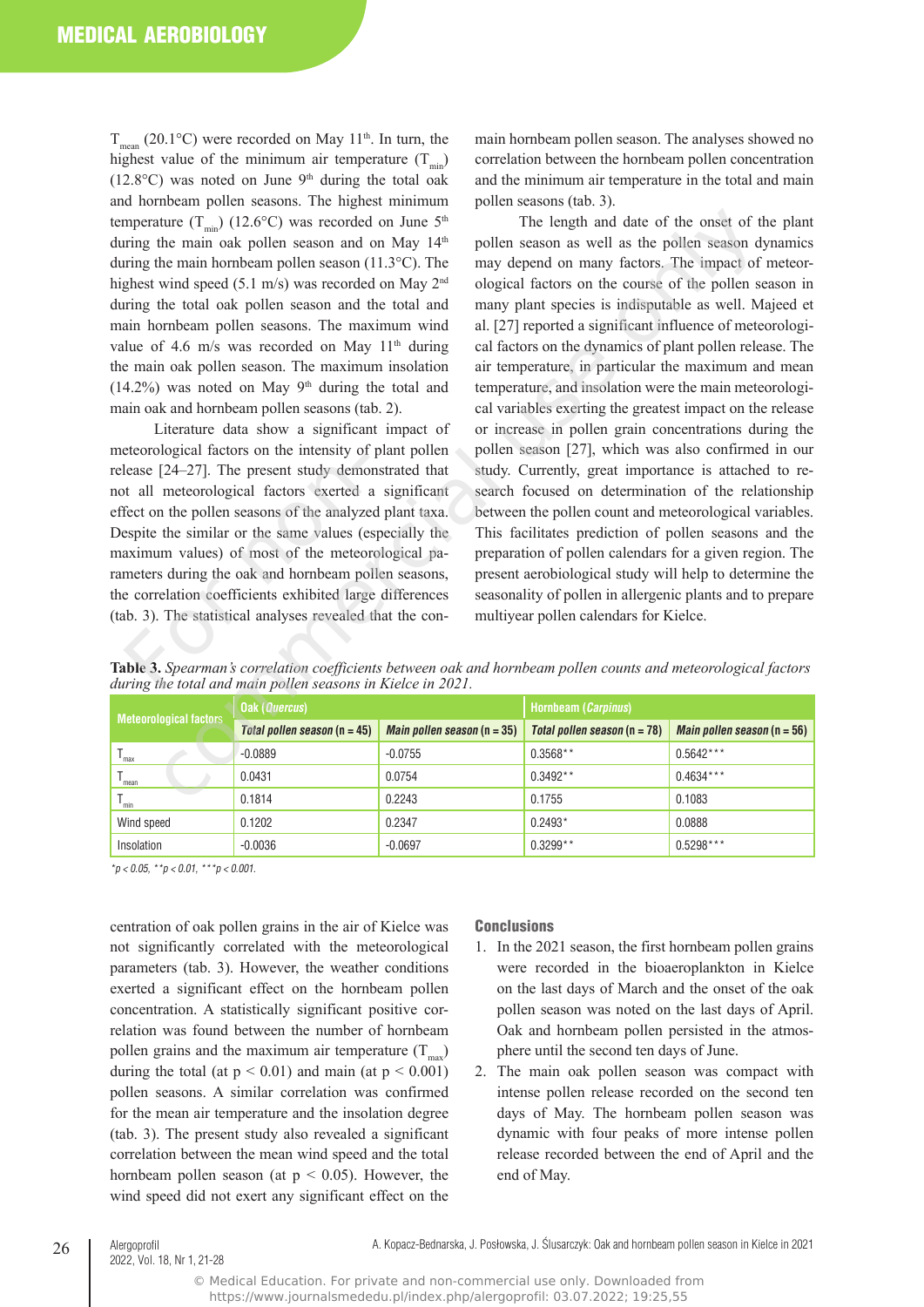3. A varied effect of meteorological parameters on the oak and hornbeam pollen seasons in 2021 was observed. The maximum  $(T_{\text{max}})$  and mean  $(T_{\text{mean}})$  air temperature and insolation had a significant effect on the total and main hornbeam pollen seasons. Additionally, the mean wind speed exerted a significant impact on the total pollen season of this taxon.

#### References:

- *1. Piotrowska-Weryszko K, Weryszko-Chmielewska W. Plant pollen content in the air of Lublin (central-eastern Poland) and risk of pollen allergy. Ann Agric Environ Med. 2014; 21(4): 693-6. http://doi.org/10.5604/12321966.1129916.*
- *2. Rapiejko A, Malkiewicz M, Ziemianin M et al. Oak pollen concentration in the air of selected Polish cities in 2020. Alergoprofil. 2020; 16(4): 15-20. http://doi.org/10.24292/01. AP.1643311220.3.*  Examination in the air of selected Polish<br>Alergoprofil. 2020; 16(4): 15-20. http://doi.or<br>AP.1643311220.3.<br>Rapiejko P. Alergeny pylku dębu. Alergopro,<br>34-8.<br>Lipiec A, Puc M, Malkiewicz M et al. Analiza<br>dębu w wybranych mia
- *3. Rapiejko P. Alergeny pyłku dębu. Alergoprofil. 2007; 3(3): 34-8.*
- *4. Lipiec A, Puc M, Malkiewicz M et al. Analiza stężenia pyłku dębu w wybranych miastach Polski w 2015 r. Alergoprofil. 2015; 11(3): 45-9.*
- *5. Dąbrowska-Zapart K, Chłopek K, Malkiewicz M et al. Oak pollen season in selected cities of Poland in 2019. Alergoprofil. 2019; 15(2): 12-6. http://doi.org/10.24292/01. AP.152150919.*
- *6. Szafer W, Kulczyński S, Pawłowski B. Rośliny Polskie. PWN, Warszawa 1988.*
- *7. Puc M, Myszkowska D, Chłopek K et al. Oak pollen in the air of Poland in 2017. Alergoprofil. 2017; 13(3): 124-8. http:// doi.org/10.24292/01.ap.300917.*
- *8. Rapiejko P, Lipiec A, Jurkiewicz D. Alergogenne znaczenie pyłku dębu. Alergia. 2004; 2: 38-41.*
- *9. Rapiejko P, Stankiewicz W, Szczygielski K et al. Progowe stężenie pyłku roślin niezbędne do wywołania objawów alergicznych. Otolar Pol. 2007; 61(4): 591-4.*
- *10. Burge HA. Monitoring for airborne allergens. Ann. Allergy. 1992; 9: 9-21.*
- *11. Puc M, Kotrych D, Piotrowska-Weryszko K et al. Hornbeam pollen in the air of Poland in 2018. Alergoprofil. 2018; 14(3): 72-6. http://doi.org/10.24292/01.AP.291918.*
- *12. Chłopek K, Rapiejko P, Lipiec A et al. Analiza stężenia pyłku grabu (Carpinus) w wybranych miastach Polski w 2007 r. Alergoprofil. 2007; 3(3): 39-44.*
- *13. Pidek IA. Carpinus betulus pollen accumulation rates in Roztocze (SE Poland) in relation to presence of Carpinus in Ferdynandovian pollen diagrams. Ecological Questions. 2017; 27: 95-101. http://doi.org/10.12775/EQ.2017.023.*
- *14. Bachofer M, Mayer J. Drzewa. MULtICO Oficyna Wydawnicza, Warszawa 2007.*
- *15. Pokorny J. Drzewa znane i mniej znane. Polska Oficyna Wydawnicza "BGW", Warszawa 1992.*
- *16. Seneta W, Dolatowski J. Dendrologia. PWN, Warszawa 2008.*
- *17. Mattiesen F, Ipsen H, Lowenstein H. Pollen allergens. In: D'Amato G, Spieksma FtM, Bonini S (ed). Allergenic pollen and pollinosis In Europe. Blackwell Scientific Public, London 1991: 36-44. mined by cross-hybridization. J. Allergy Clin. Immunol. 1991, 87(3): 677-82.*
- *18. Valenta R, Breiteneder H, Petternburger K et al. Homology of the major birch-pollen allergen, Bet v I, with the major pollen allergens of alder, hazel and hornbeam at the nucleic acid level as determined by cross-hybridization. J Allergy Clin Immunol. 1991; 87(3): 677-82.*
- *19. Rapiejko P. Wybrane aspekty alergii krzyżowej. Alergoprofil. 2006; 2(2): 11-5.*
- *20. Lipiec A, Puc M, Kalinowska E et al. Pyłek grabu w powietrzu wybranych miast Polski w 2014 r. Alergoprofil. 2014; 10(3): 48-53.*
- 21. Gumowski PI, Clot B, Davet A et al. The importance of hor*nbeam (Carpinus sp.) pollen hypersensitivity in spring allergies. Aerobiologia. 2000; 16: 83-6.*
- *22. Emberlin J, Savage M, Jones S. Annual variations in grass pollen seasons in London 1961-1990: trends and forecast models. Clin Exp Allergy. 1993; 23(11): 911-8.*
- *23. Instytut Meteorologii i Gospodarki Wodnej Państwowy Instytut Badawczy. www.meteomodel.pl (access: 27.07.2021).*
- *24. Ślusarczyk J, Kopacz-Bednarska A, Posłowska J. Characteristics of ash, maple, yew/juniper, and willow pollen seasons in the air of Kielce in 2021 in correlation with weather conditions. Alergoprofil. 2021; 17(4): 3-10. http://doi. org/10.24292/01.AP.174181021.* in the total and main hornbeam pollen scasons. Ad-<br>
in particular of Spieksma FTM, Bonini S (ed), Allerge<br>
impact on the total pollen scason of this taxon.<br>
impact on the total pollen scason of this taxon.<br>
impact on the
	- *25. Ianovici N, Bîrsan MV. The influence of meteorological factors on the dynamic of Ambrosia artemisiifolia pollen in an invaded area. Not Bot Horti Agrobo. 2020; 48(2): 752-69. http://doi.org/10.15835/nbha48211862.*
	- *26. Dąbrowska-Zapart K, Chłopek K, Niedźwiedź T. The impact of meteorological conditions on the concentration of alder pollen in Sosnowiec (Poland) in the years 1997–2017. Aerobiologia. 2018; 34: 469-85. http://doi.org/10.1007/s10453- 018-9524-8.*
	- *27. Majeed HT, Periago C, Alarcón M et al. Airborne pollen parameters and their relationship with meteorological variables in NE Iberian Peninsula. Aerobiologia. 2018; 34: 375-88. http://doi.org/10.1007/s10453-018-9520-z.*

Authors' contributions: A. Kopacz-Bednarska: 45%; J. Posłowska: 10%; J. Ślusarczyk: 45%. Conflict of interests: The authors declare that they have no competing interests.

> Alergoprofil 27 2022, Vol. 18, Nr 1, 21-28

ORCID

A. Kopacz-Bednarska – ID – http://orcid.org/0000-0003-0664-1450 J. Posłowska – ID – http://orcid.org/0000-0002-6310-0688 J. Ślusarczyk – ID – http://orcid.org/0000-0001-8022-3244